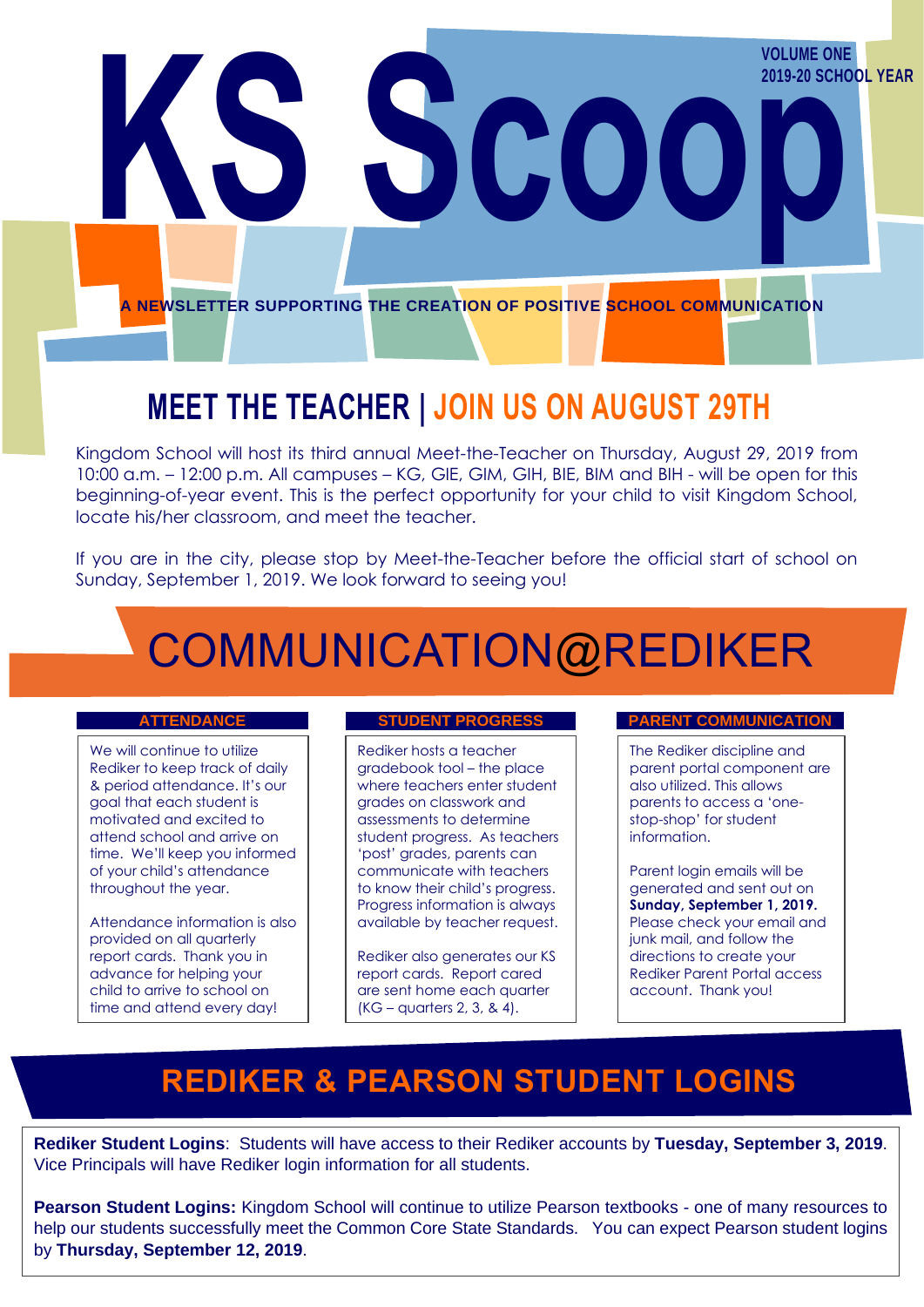

# **Meet the Team**



### Dear Kingdom School Families,

My name is Dr. Gina Vukovich and I am excited to represent the Kingdom International School as the Academic Dean for grades preK-12. I anticipate another productive and successful year with your children, and I extend a warm welcome to you! We have a great administrative team in place this year! We look forward to collaborating with you to provide our KS students with a rigorous, engaging, and high-quality school experience. I'd like to take this opportunity to introduce to you the Kingdom International School administrative team.

**Ms. Asma Alshabeeb** is the Administrative Vice Principal of the **Girls' International Kindergarten School**. She oversees grades PreK-KG2 where she manages the day-to-day supervision of student care and protection, discipline, attendance as well as office staff coordination. She has a BA in Early Childhood Education from King Saud University and has a distinguished history of fourteen years as an educator at Kingdom School. Ms. Asma believes education plays an active role in each child's intellectual, social, emotional, and physical development.

**Ms. Katina L. Walton** is the Academic Vice Principal of the **Girls' International Kindergarten School**. She supervises grades PreK-KG2 where she manages the teaching and learning around curriculum development, focusing specifically on the planning and implementation of the academic program as well as the evaluation of teaching and learning. Katina is a global educator whose mission is to teach with a global point of view. She is a caring education with over nineteen years of teaching and leadership experience and has a firm belief that the legacy we leave behind is based on the quality of education we provide today.

**Mrs. Rawan Altal** is the Administrative Vice Principal of the **Girls' International Elementary School**. She oversees grades 1-2 where she manages the day-to-day supervision of student care and protection, discipline, attendance as well as office staff coordination. She has worked for Kingdom School for over thirteen years. Mrs. Altal believes a collaborative school environment is the key to creating successful teachers and students. She believes partnerships with parents and community partners are essential to enriching the experience at Kingdom International School.

**Ms. Lisa Herrera** joins us as the Academic Lead of the **Girls' International Elementary School**. She supervises grades 1-2 where she manages the teaching and learning around curriculum development, focusing specifically on the planning and implementation of the academic program as well as the evaluation of teaching and learning. She has been in education for eight years - six years in the U.S. as a Special Education Specialist teacher, as well as a grade two and four teacher. This is her second year in Riyadh. Lisa holds two BA degrees in Elementary Education and Special Education; her MA is in Educational Leadership. Her experience lies in the areas of student interventions and teacher/mentor development.

**Mrs. Njoud Al Harthi** is on temporary assignment as the Administrative Vice Principal of the **Girls' International Elementary School**. She oversees grades 3-6 where she manages the day-to-day supervision of student care and protection, discipline, attendance as well as office staff coordination. Njoud has a BA Degree in Islamic studies. She began her teaching career at Kingdom School in 2004 where she started as an Islamic teacher. Additionally, she coordinates the 7-12 Islamic Studies instructional program, which she has done since 2005. Ms. Njoud is a distinguished member of the Kingdom School community.

**Ms. Denise McKenzie** joins us as the Academic Vice Principal of the **Girls' International Elementary School**. She supervises grades 3-6 where she manages the teaching and learning around curriculum development, focusing specifically on the planning and implementation of the academic program as well as the evaluation of teaching and learning. Denise has been an educator for the past twenty-two years and has worked in three different countries. Six of those years were in the Kingdom of Saudi Arabia. She holds a BA and MA from Mercer University and American Intercontinental University, respectively.

**Mrs. Mawahib Al Mogbel** is the Administrative Vice Principal of the **Girls' International High School**. She oversees grades 7-12 where she manages the day-to-day supervision of student care and protection, discipline, attendance as well as office staff coordination. Mawahib was educated in the U.S. at the American University in Washington, D.C. where she earned a BA degree in Sociology. She began her education career at Kingdom School in 2002 as an English classroom teacher. Her varied leadership experiences have led her to her current role as Administrative Vice Principal.

**Ms. Saiqa Khan** is currently the Academic Vice Principal of the **Girls' International High School**. She supervises grades 7-12 where she manages the teaching and learning around curriculum development, focusing specifically on the planning and implementation of the academic program as well as the evaluation of teaching and learning. Saiqa is from the United Kingdom and joined Kingdom School in 2011 as a high school English teacher. She has been in education for over eleven years and has earned a BA in Applied Social Studies and an MA in Education, Leadership, and Management. Outside of her school time she is a busy mom raising two teenage boys!

**Ms. Areej** joins us as the Academic Lead of the **Girls' International Middle School**. She supervises grades 7-8 where she manages the teaching and learning around curriculum development, focusing specifically on the planning and implementation of the academic program as well as the evaluation of teaching and learning. Areej is from Jordan and has a BA in English Language and Literature. She joined Kingdom School as a high school English teacher and has been a successful coordinator for the English Dept. for the past five years. Areej strongly believes that the key to empowering students is to equip them with the skills and strategies to be independent learners.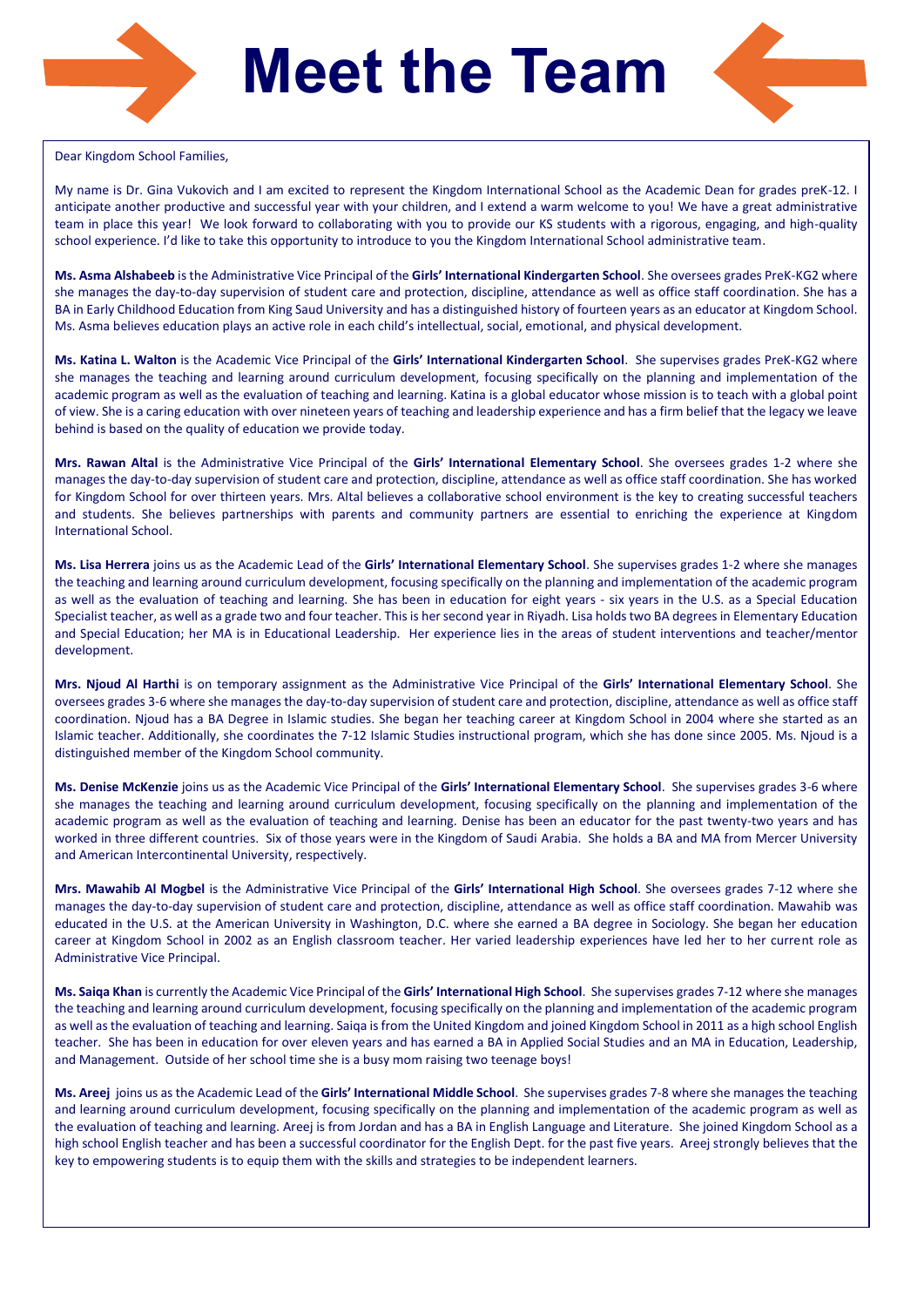# **Meet the Team continued…**

**Mr. Ali Albakri** is the Administrative Principal of the **Boys' International School**. He oversees grades 4-12 where he works directly with the vice principals to oversee the day-to-day supervision of student care and protection, discipline, attendance, student activities as well as office staff coordination. Mr. Ali has a Master's in educational management and earned an award for 'Excellence' in school leadership across Riyadh. He has a depth of experience in school management. Mr. Ali has progressed through the ranks of education and gained distinguished and practical experience at all levels 'in the field'.

**Mr. Mohammad Khader** is the Administrative Vice Principal of the **Boys' International Elementary School**. He oversees grades 4-6 where he manages the day-to-day supervision of student care and protection, discipline, attendance as well as office staff coordination. Mr. Mohammad is from Jordan where he received his BA and MA degrees in Education from Yarmouk University. He was an Arabic language teacher for five years at the Ministry of Education in Jordan before joining Kingdom School in 2004 where he has held the positions of classroom teacher, grade level leader, and Arabic coordinator. Mohammad was part of the KS transition team and has participating in several internal and external professional development courses.

**Mr. Robert Hagenbucher** is the Academic Vice Principal of the **Boys' International Elementary School**. He supervises grades 4-6 where he manages the teaching and learning around curriculum development, focusing specifically on the planning and implementation of the academic program as well as the evaluation of teaching and learning. He is a school leader with more than 25 years of experience in the field of education. Robert studied in the United States where he earned an undergraduate degree in Education and a MA degree in Educational Leadership. He has worked in U.S. public schools and overseas international schools. Robert served as Associate Principal for the Anglo-American School of Russia, St. Petersburg, Director of the American School of Durango, Mexico, Elementary and High School Principal for Davy College- an IB World/Advance Ed school located in Northern Peru and as K-12 Principal for Doshisha International School in Kyoto, Japan.

**Mr. Mohammad Al Ayed** is the Administrative Vice Principal of the **Boys' International Middle School**. He oversees grades 7-8 where he manages the day-to-day supervision of student care and protection, discipline, attendance as well as office staff coordination. He holds a BA degree in ICT and has had a variety of educational experiences – elementary and high school ICT teacher, coordinator, and grade leader. These experiences have led him to his current role as Administrative Vice Principal. Mohammad firmly believes that helping students to follow a disciplined approach in school leads to a positive contribution to students' future work lives.

**Mr. Yusuf Ashworth** is the Academic Vice Principal of the **Boys' International High School**. He supervises grades 7-12 where he manages the teaching and learning around curriculum development, focusing specifically on the planning and implementation of the academic program as well as the evaluation of teaching and learning. His educational background includes a degree in Linguistics from Cambridge and a Master's in Economics from the LSE. Building on this platform, he has progressed in his career in education for over 25 years, much of which has been spent in educational management and training. He has a passion for learning and introducing innovative educational practices that are studentcentered first and foremost. He enjoys working very closely with parents and students alike to forge meaningful partnerships.

**Mr. Faiz Rai** joins us as the Academic Lead of the **Boys' International Middle School**. He supervises grades 7-8 where he manages the teaching and learning around curriculum development, focusing specifically on the planning and implementation of the academic program as well as the evaluation of teaching and learning. His educational background includes a BSc in Human Biology from The University of Salford and a PGCE in Secondary Mathematics from Edge Hill University. After gaining valuable experience teaching all secondary school grades in the United Kingdom, Faiz moved to Kingdom Schools in 2016. Faiz's main goal is to enhance student development by helping to ensure everyone fulfills his full potential. He prides himself in increasing student self-esteem and confidence which he has demonstrated through his directorship of the Model United Nations Program.

We recognize the importance of a strong home-school connection. Parents are every child's first teacher and we believe that by working together, we will safeguard your child's social, emotional, and academic needs are met. Additionally, we believe that great schools are the result of great teachers, so our primary objective is to ensure that every student receives high-quality instruction from every teacher at Kingdom School.

Thank you for the opportunity to serve you! Do not hesitate to reach out to me if you have any questions, concerns, or ideas you would like to share (275-5555, Ext. 3660 or 3646). Please stay in contact with the school – visit our website, follow our social media sites, login to Rediker, ask your child about Rediker & Pearson, and update your contact details to receive SMS or email messages.

If you would like to meet with me or other members of the administration team, please contact the school office to schedule an appointment. Scheduling an appointment ahead of time will ensure a chance to meet, and for us to give you our full attention. Thank you.

**Sincerely** 

Gina Vukovich, Ed.D. Academic Dean Kingdom International School Program